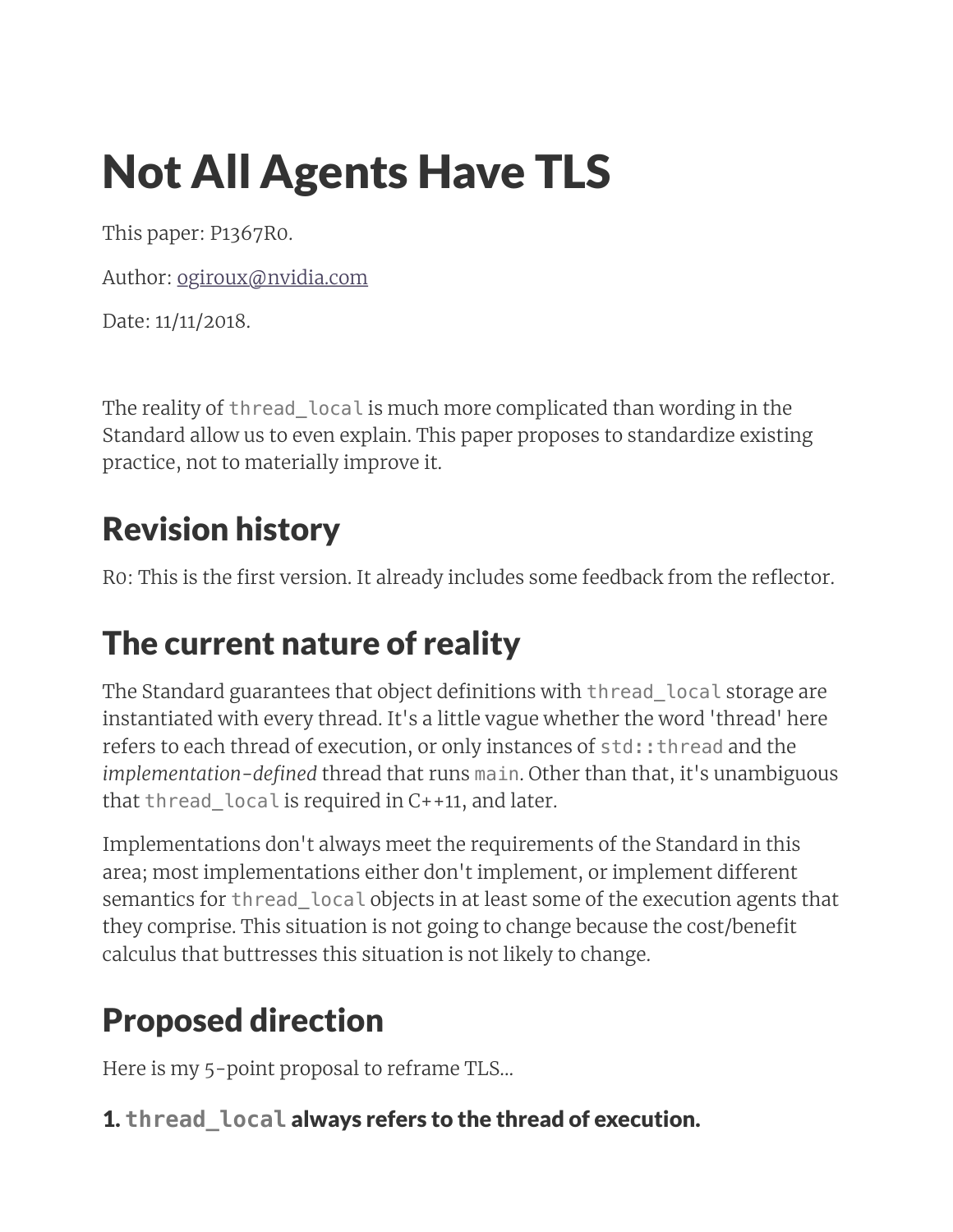It is not referring to an assumed std:: thread. It is the one and only keyword to declare an object with X-local storage. If the execution agent you are executing on has TLS, and I'll explain how to figure this out below, then thread local objects are local to that agent.

Similarly, we should strive for the std::this\_thread namespace to also refer to the thread of execution. There, we may want to provide functions to query execution agent properties. For instance, we could expose bool std::this\_thread::has\_thread\_local();

#### 2. **std::thread**, agents of **std::async**, support **thread\_local**.

That this is unconditionally true is required for compatibility with C++11. It's *implementation-defined* whether these exist in Freestanding C++, however. An implementation that claims it is Freestanding C++ can provide alternate forms of threads with different TLS semantics so long as they are not spelled std:: thread.

#### 3. The thread that runs **main** has *implementation-defined* TLS.

However, this is bounded by two conditions:

- If std:: thread is implemented, then main supports thread local.
- If main doesn't support thread local, then thread local objects have static storage instead.

#### 4. Executors can expose the **has\_thread\_local** property.

If execution::can\_query\_v<Ex,execution::has\_thread\_local\_t> is false, then execution agents provided by this executor support thread local. Otherwise, they support thread\_local if has\_thread\_local is true. If thread\_local is not supported then uses of such objects could be ill-formed-nodiagnostic-required or undefined (enabling the this thread query, for one).

Parallel algorithms have *implementation-defined* support, as if there existed a default executor.

#### 5. Attributes can reenable selective support for execution agents.

Implementations can define attributes so that, e.g. [[xyz\_local]] thread\_local int x; introduces a thread\_local object that is not ill-formed for the execution agents of feature xyz. However, since it is not valid for executor to set has\_thread\_local to true without supporting all thread\_local objects, implementations should define new executor properties, e.g. has\_xyz\_local specific to the attributes they also define.